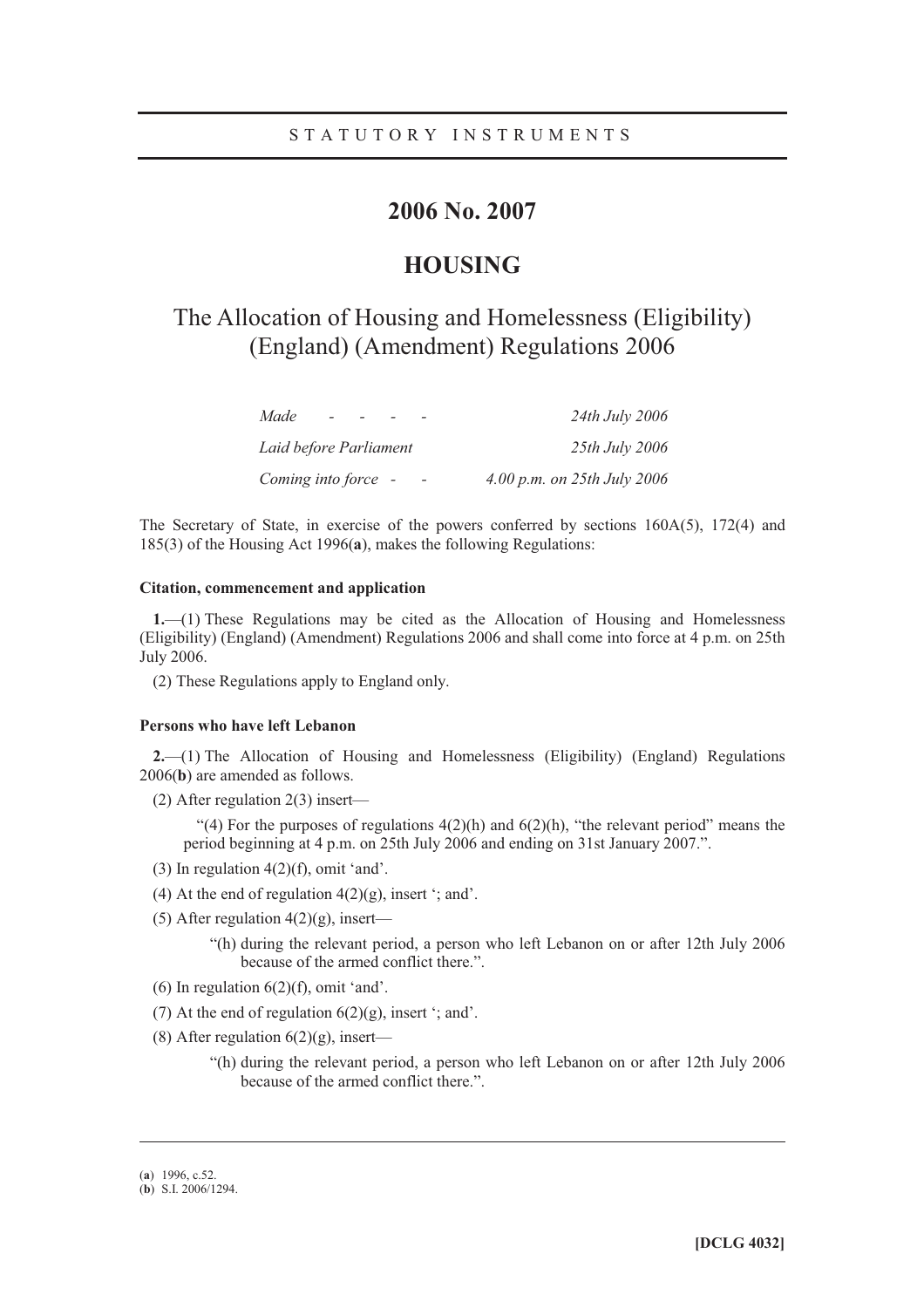Signed by authority of the Secretary of State

*Kay Andrews*  Parliamentary Under Secretary of State 24th July 2006 Department for Communities and Local Government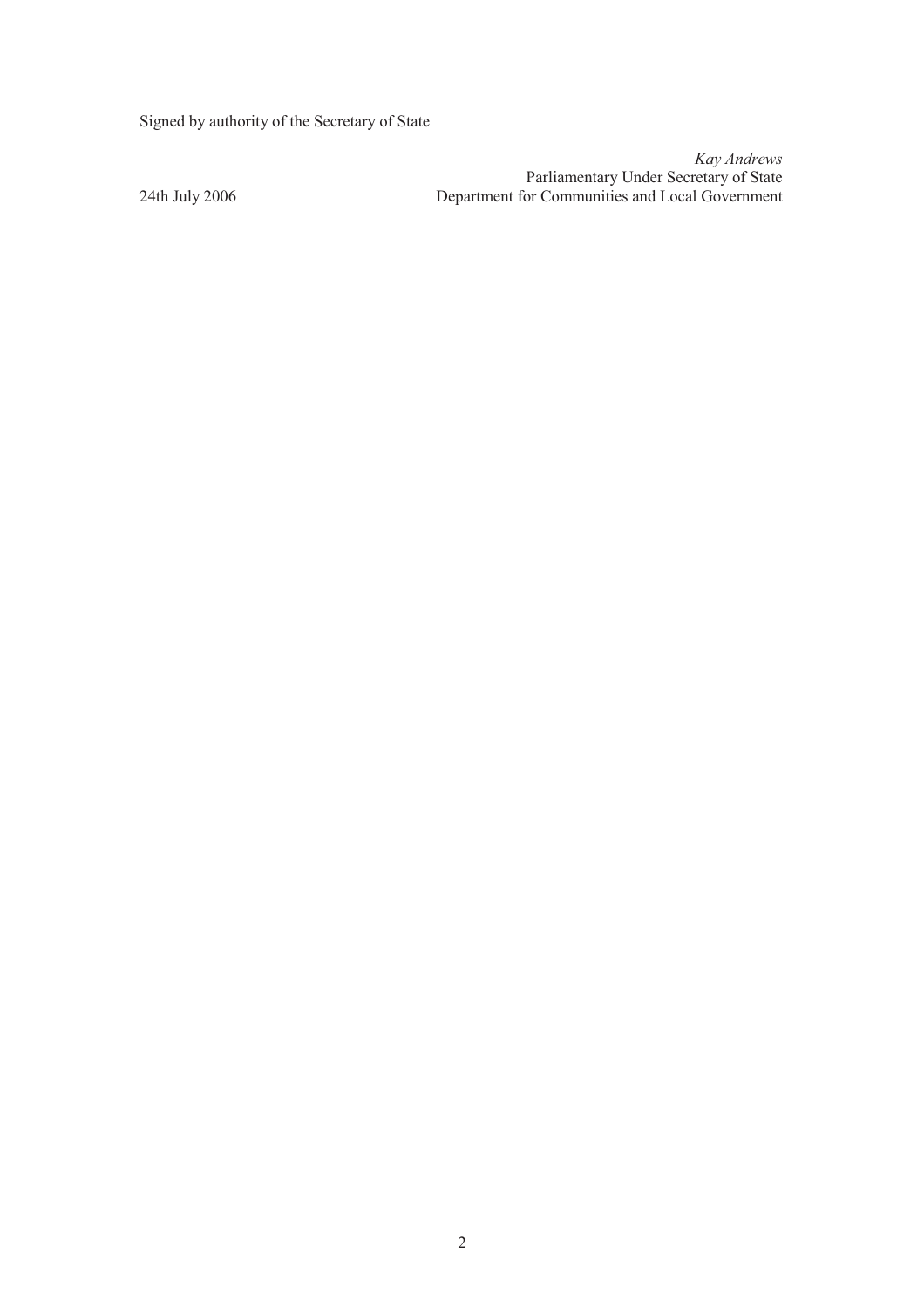#### **EXPLANATORY NOTE**

#### *(This note is not part of the Regulations)*

These Regulations amend the provisions of the Allocation of Housing and Homelessness (Eligibility) (England) Regulations 2006("the Eligibility Regulations") which determine which persons from abroad, other than persons subject to immigration control(**a**), are ineligible for an allocation of housing accommodation under Part 6 of the Housing Act 1996 or for housing assistance under Part 7 of that Act.

A person who is not subject to immigration control is ineligible for an allocation or for housing assistance if he is not habitually resident in the United Kingdom, the Channel Islands, the Isle of Man or the Republic of Ireland, unless specifically exempted from that requirement. Regulation 2 amends the Eligibility Regulations to create such an exemption. The effect of the provision is that a person not subject to immigration control who is not habitually resident, and who left Lebanon on or after 12th July 2006 because of the armed conflict there, is not ineligible for an allocation or for housing assistance. However, this exemption only has effect until 31st January 2007.

A regulatory impact assessment has not been produced for these Regulations as they have no impact on the costs of business, charities or voluntary bodies.

-

<sup>(</sup>**a**) For these purposes, 'person subject to immigration control' has the meaning given by section 13(2) of the Asylum and Immigration Act 1996 (c.49) (see sections 160A(3) and 185(2) of the Housing Act 1996). That provision defines 'person subject to immigration control' as a person who under the Immigration Act 1971 (c.77) requires leave to enter or remain in the United Kingdom (whether or not such leave has been given).